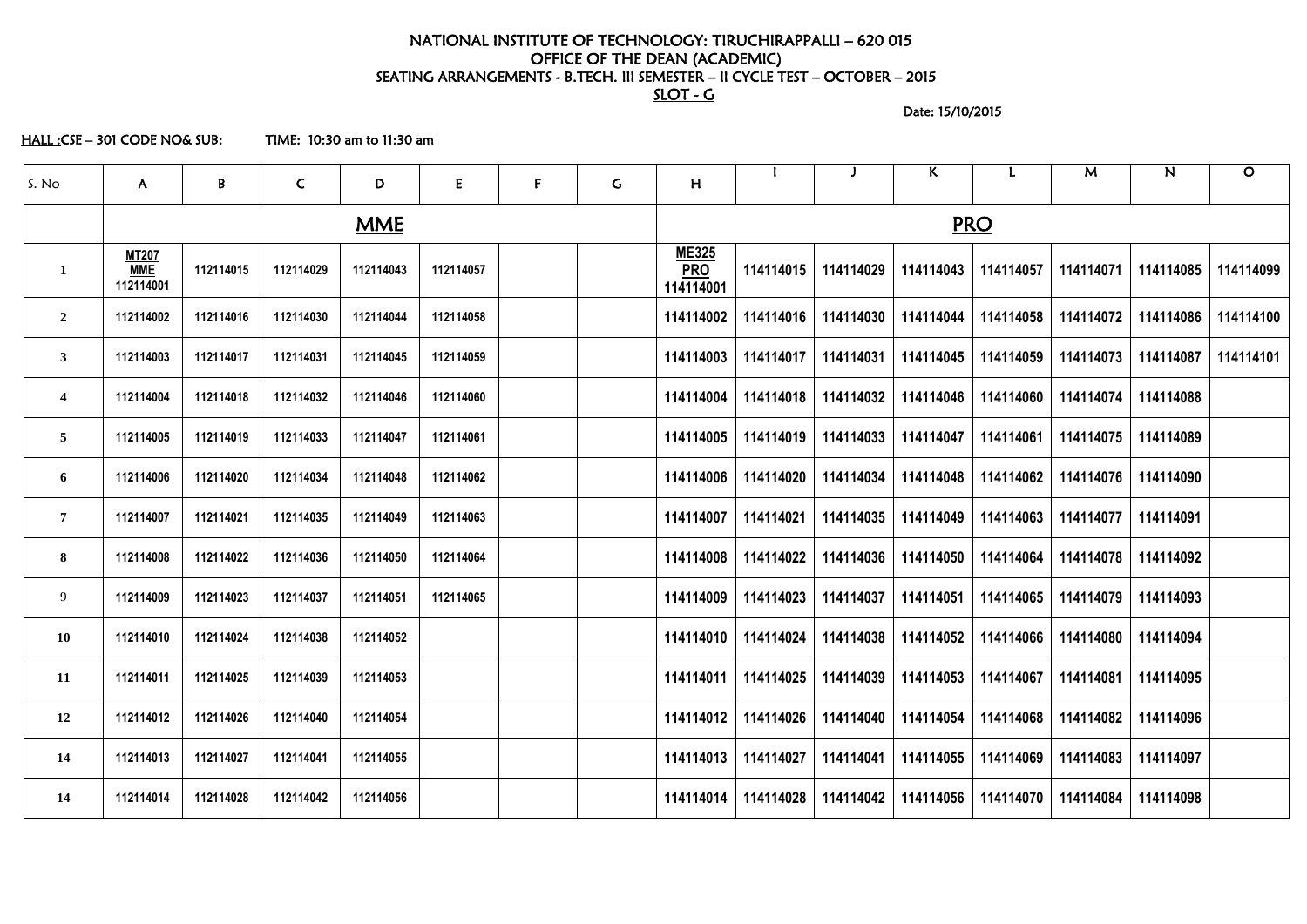# NATIONAL INSTITUTE OF TECHNOLOGY: TIRUCHIRAPPALLI – 620 015 OFFICE OF THE DEAN (ACADEMIC) SEATING ARRANGEMENTS - B.TECH. V SEMESTER – II CYCLE TEST – OCTOBER – 2015

Date: 15/10/2015

HALL :CSE – 301 CODE NO& SUB: TIME: 9:00 AM TO 10:00 AM

| S. No                   | $\mathsf{A}$              | B         | $\mathsf{C}$ | D            | E | F | $\mathsf{G}$ | H         |                                   |                       | $\mathsf{K}$ |              | M                                 | $\mathsf{N}$ | $\mathbf O$ |
|-------------------------|---------------------------|-----------|--------------|--------------|---|---|--------------|-----------|-----------------------------------|-----------------------|--------------|--------------|-----------------------------------|--------------|-------------|
|                         |                           |           |              | <b>PR004</b> |   |   |              |           |                                   |                       |              | <b>PR023</b> |                                   |              |             |
| $\mathbf{1}$            | <b>PR004</b><br>114113001 | 114113069 | 114113094    |              |   |   |              | 114113002 | 114113015                         | 114113026             | 114113040    | 114113052    | 114113062                         | 114113077    | 114113095   |
| $\overline{2}$          | 114113004                 | 114113071 |              |              |   |   |              | 114113003 | 114113016                         | 114113027             | 114113041    | 114113053    | 114113063                         | 114113078    | 114113096   |
| 3                       | 114113005                 | 114113075 |              |              |   |   |              | 114113006 | 114113017                         | 114113029             | 114113042    | 114113054    | 114113065                         | 114113079    | 114113097   |
| $\overline{\mathbf{4}}$ | 114113008                 | 114113076 |              |              |   |   |              | 114113007 |                                   | 114113018   114113030 | 114113043    |              | 114113055   114113066   114113081 |              | 114113098   |
| 5 <sub>5</sub>          | 114113028                 | 114113080 |              |              |   |   |              | 114113009 | 114113019                         | 114113031             | 114113045    |              | 114113056   114113067             | 114113082    |             |
| 6                       | 114113036                 | 114113084 |              |              |   |   |              | 114113010 | 114113020                         | 114113032             | 114113047    | 114113057    | 114113068                         | 114113083    |             |
| $7\phantom{.0}$         | 114113038                 | 114113085 |              |              |   |   |              | 114113011 | 114113021                         | 114113033             | 114113048    |              | 114113058   114113070             | 114113087    |             |
| 8                       | 114113044                 | 114113089 |              |              |   |   |              | 114113012 |                                   | 114113022   114113034 | 114113049    |              | 114113059   114113072             | 114113088    |             |
| 9                       | 114113046                 | 114113090 |              |              |   |   |              | 114113013 | 114113023                         | 114113037             | 114113050    |              | 114113060   114113073             | 114113091    |             |
| 10                      | 114113064                 | 114113092 |              |              |   |   |              |           | 114113014   114113024   114113039 |                       | 114113051    |              | 114113061 114113074               | 114113093    |             |
| 11                      |                           |           |              |              |   |   |              |           |                                   |                       |              |              |                                   |              |             |
| 12                      |                           |           |              |              |   |   |              |           |                                   |                       |              |              |                                   |              |             |
| 13                      |                           |           |              |              |   |   |              |           |                                   |                       |              |              |                                   |              |             |
| 14                      |                           |           |              |              |   |   |              |           |                                   |                       |              |              |                                   |              |             |

Roll No. of Absentees:---------------------------------------------------------------------------------------------------------------------------------------------------------------------------------------------------------------------------------------------------------------------------------------------------------------------

----------------------------------------------------------------------------------------------------------------------------------------------------------------------------------------------------------------------------------------------------------------------------------------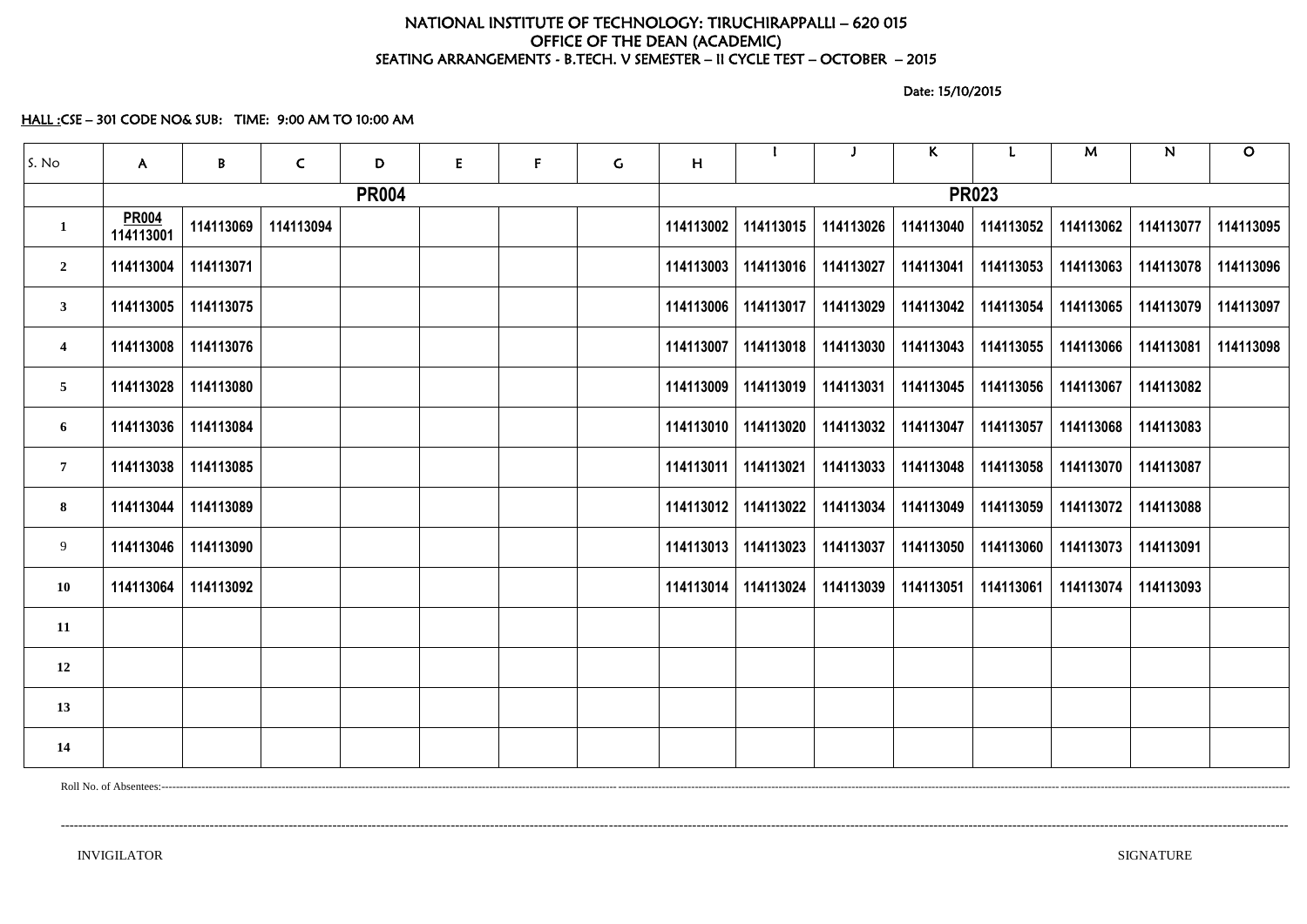# NATIONAL INSTITUTE OF TECHNOLOGY: TIRUCHIRAPPALLI – 620 015 OFFICE OF THE DEAN (ACADEMIC) SEATING ARRANGEMENTS - B.TECH. V SEMESTER – II CYCLE TEST – OCTOBER – 2015 B.TECH. HONOURS

Date: 15/10/2015

## HALL :CSE – 301 CODE NO& SUB: TIME: 1:30PM TO 2:30 AM

| S. No                   | $\mathsf{A}$              | B                         | $\mathsf{C}$ | D                  | E         | $\mathsf{F}$       | $\mathsf{C}$              | H                         |                           |                           | K         | M | ${\bf N}$ | $\mathsf{O}$ |
|-------------------------|---------------------------|---------------------------|--------------|--------------------|-----------|--------------------|---------------------------|---------------------------|---------------------------|---------------------------|-----------|---|-----------|--------------|
|                         |                           |                           |              |                    |           |                    |                           | <b>B.TECH. HONOURS</b>    |                           |                           |           |   |           |              |
| $\mathbf{1}$            | <b>CL091</b><br>112113005 | <b>CE651</b><br>103113009 | 103113071    | CS091<br>106113002 | 106113085 | EC093<br>108113001 | <b>EC082</b><br>108113018 | <b>IC092</b><br>110113004 | <b>MT094</b><br>112113001 | <b>PR094</b><br>114113008 | 114113083 |   |           |              |
| $\overline{2}$          | 112113009                 | 103113016                 | 103113077    | 106113002          | 106113095 | 108113022          | 108113040                 | 110113007                 | 112113012                 | 114113009                 | 114113088 |   |           |              |
| $\mathbf{3}$            | 112113011                 | 103113023                 | 103113087    | 106113005          | 106113099 | 108113023          | 108113052                 | 110113009                 | 112113015                 | 114113018                 | 114113091 |   |           |              |
| $\overline{\mathbf{4}}$ | 112113012                 | 103113024                 |              | 106113009          |           | 108113032          |                           | 110113011                 | 112113021                 | 114113027                 | 114113097 |   |           |              |
| 5 <sup>5</sup>          | 112113016                 | 103113030                 |              | 106113010          |           | 108113036          |                           | 110113018                 | 112113037                 | 114113046                 |           |   |           |              |
| 6                       | 112113024                 | 103113037                 |              | 106113021          |           | 108113056          | EC083<br>108113033        | 110113045                 | 112113042                 | 114113049                 |           |   |           |              |
| $\overline{7}$          | 112113027                 | 103113041                 |              | 106113022          |           | 108113059          | 108113044                 | 110113059                 | 112113044                 | 114113062                 |           |   |           |              |
| 8                       | 112113039                 | 103113042                 |              | 106113023          |           | 108113065          | 108113045                 | 110113064                 | 112113054                 | 114113065                 |           |   |           |              |
| 9                       | 112113042                 | 103113043                 |              | 106113031          |           | 108113084          | 108113086                 | 110113082                 | 112113062                 | 114113069                 |           |   |           |              |
| <b>10</b>               | 112113049                 | 103113048                 |              | 106113033          |           | 108113100          |                           | 110113086                 |                           | 114113071                 |           |   |           |              |
| 11                      |                           | 112113056 103113049       |              | 106113034          |           | 108113101          |                           |                           |                           | 114113073                 |           |   |           |              |
| 12                      | 112113060                 | 103113052                 |              | 106113048          |           |                    |                           |                           |                           | 114113074                 |           |   |           |              |
| 13                      | 112113066                 | 103113063                 |              | 106113050          |           |                    |                           |                           |                           | 114113076                 |           |   |           |              |
| 14                      |                           | 103113068                 |              | 106113054          |           |                    |                           |                           |                           | 114113081                 |           |   |           |              |

Roll No. of Absentees:---------------------------------------------------------------------------------------------------------------------------------------------------------------------------------------------------------------------------------------------------------------------------------------------------------------------

----------------------------------------------------------------------------------------------------------------------------------------------------------------------------------------------------------------------------------------------------------------------------------------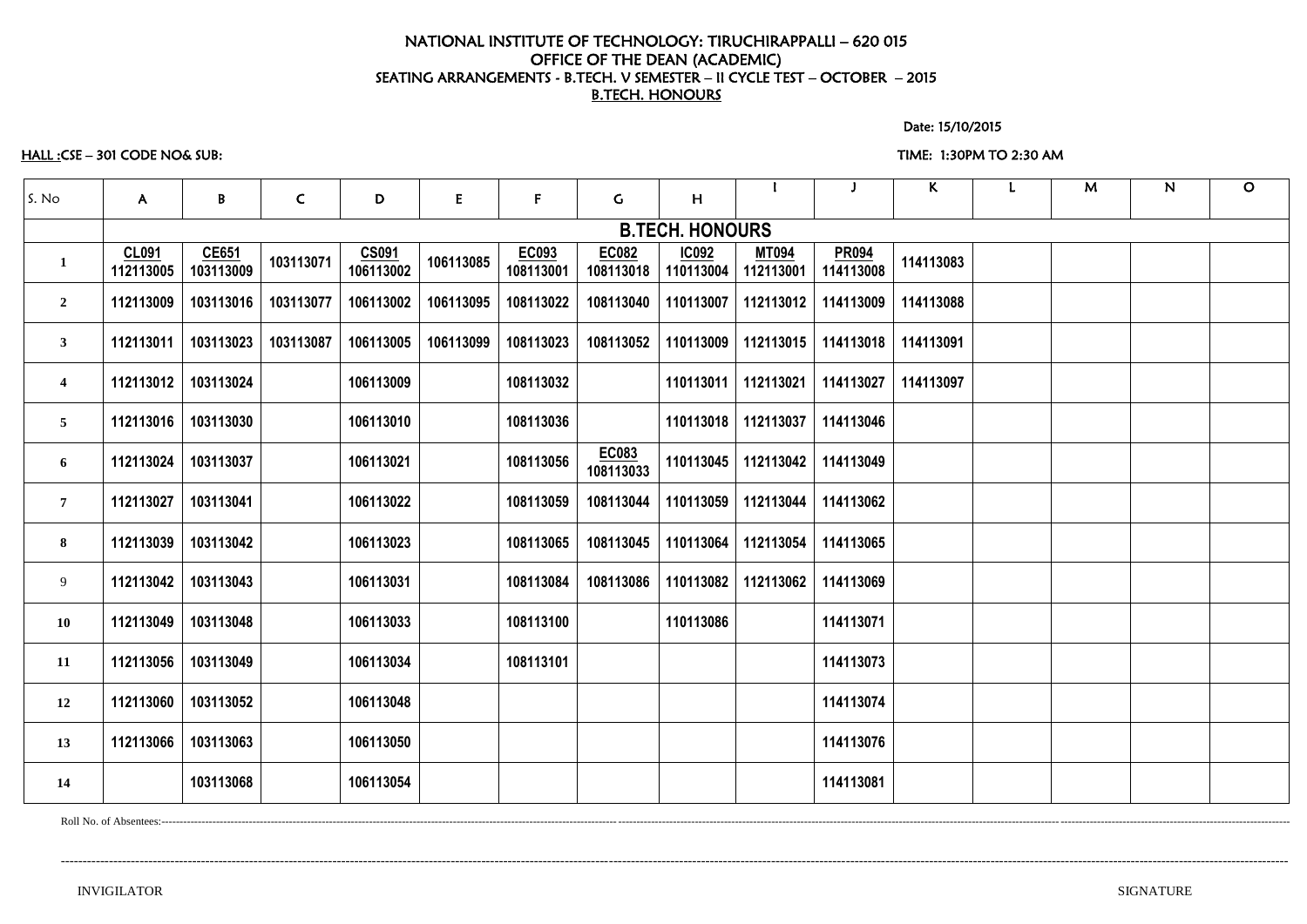# NATIONAL INSTITUTE OF TECHNOLOGY: TIRUCHIRAPPALLI – 620 015 OFFICE OF THE DEAN (ACADEMIC) SEATING ARRANGEMENTS - B.TECH. VII SEMESTER – II CYCLE TEST – OCTOBER – 2015 SLOT G

Date: 15/10/2015

HALL :CSE – 301 CODE NO& SUB: TIME: 12:00 NOON TO 1:00 PM

| S. No                   | A.                      | $\pmb B$                 | $\mathsf{C}$ | D                       | E         | F         | $\mathsf{C}$                 | H         |                         |           | K         |           | M         | N         | $\mathbf O$ |
|-------------------------|-------------------------|--------------------------|--------------|-------------------------|-----------|-----------|------------------------------|-----------|-------------------------|-----------|-----------|-----------|-----------|-----------|-------------|
|                         |                         |                          |              |                         |           |           | HM412 - CHL, CIVIL, CSE, ECE |           |                         |           |           |           |           |           |             |
| $\mathbf{1}$            | <b>CHL</b><br>102112003 | 102112062                | 103112031    | 103112072               | 106112005 | 106112023 | 106112050                    | 106112084 | 106112103               | 108112016 | 108112040 | 108112062 | 108112080 | 108112106 |             |
| $\overline{2}$          | 102112017               | 102112066                | 103112035    | 103112074               | 106112007 | 106112024 | 106112051                    | 106112085 | 106112104               | 108112019 | 108112042 | 108112064 | 108112082 | 108112107 |             |
| 3 <sup>1</sup>          | 102112024               | <b>CVIL</b><br>103112003 | 103112037    | 103112078               | 106112008 | 106112025 | 106112052                    | 106112086 | 106112106               | 108112021 | 108112044 | 108112065 | 108112083 |           |             |
| $\overline{\mathbf{4}}$ | 102112027               | 103112005                | 103112048    | 103112084               | 106112009 | 106112026 | 106112053                    | 106112087 | 106112107               | 108112024 | 108112048 | 108112067 | 108112085 |           |             |
| 5 <sub>5</sub>          | 102112030               | 103112006                | 103112049    | 103112085               | 106112010 | 106112027 | 106112054                    | 106112089 | <b>ECE</b><br>108112001 | 108112028 | 108112049 | 108112068 | 108112086 |           |             |
| 6                       | 102112042               | 103112008                | 103112051    | 103112089               | 106112013 | 106112028 | 106112060                    | 106112090 | 108112002               | 108112030 | 108112050 | 108112069 | 108112087 |           |             |
| $\overline{7}$          | 102112045               | 103112012                | 103112052    | 103112093               | 106112014 | 106112029 | 106112066                    | 106112091 | 108112003               | 108112031 | 108112051 | 108112070 | 108112090 |           |             |
| 8                       | 102112048               | 103112013                | 103112053    | 103112097               | 106112015 | 106112038 | 106112070                    | 106112092 | 108112005               | 108112032 | 108112052 | 108112071 | 108112091 |           |             |
| 9                       | 102112049               | 103112014                | 103112054    | 103112098               | 106112016 | 106112039 | 106112071                    | 106112094 | 108112008               | 108112033 | 108112053 | 108112073 | 108112092 |           |             |
| <b>10</b>               | 102112050               | 103112019                | 103112057    | 103112101               | 106112017 | 106112041 | 106112072                    | 106112095 | 108112011               | 108112035 | 108112055 | 108112074 | 108112094 |           |             |
| <b>11</b>               | 102112053               | 103112022                | 103112058    | 103112104               | 106112018 | 106112043 | 106112076                    | 106112096 | 108112012               | 108112036 | 108112056 | 108112075 | 108112099 |           |             |
| 12                      | 102112056               | 103112024                | 103112066    | <b>CSE</b><br>106112001 | 106112019 | 106112046 | 106112077                    | 106112097 | 108112013               | 108112037 | 108112057 | 108112076 | 108112100 |           |             |
| 13                      | 102112058               | 103112025                | 103112068    | 106112003               | 106112020 | 106112047 | 106112082                    | 106112099 | 108112014               | 108112038 | 108112059 | 108112077 | 108112102 |           |             |
| 14                      | 102112060               | 103112028                | 103112070    | 106112004               | 106112022 | 106112049 | 106112083                    | 106112102 | 108112015               | 108112039 | 108112061 | 108112078 | 108112104 |           |             |
|                         |                         |                          |              |                         |           |           |                              |           |                         |           |           |           |           |           |             |

----------------------------------------------------------------------------------------------------------------------------------------------------------------------------------------------------------------------------------------------------------------------------------------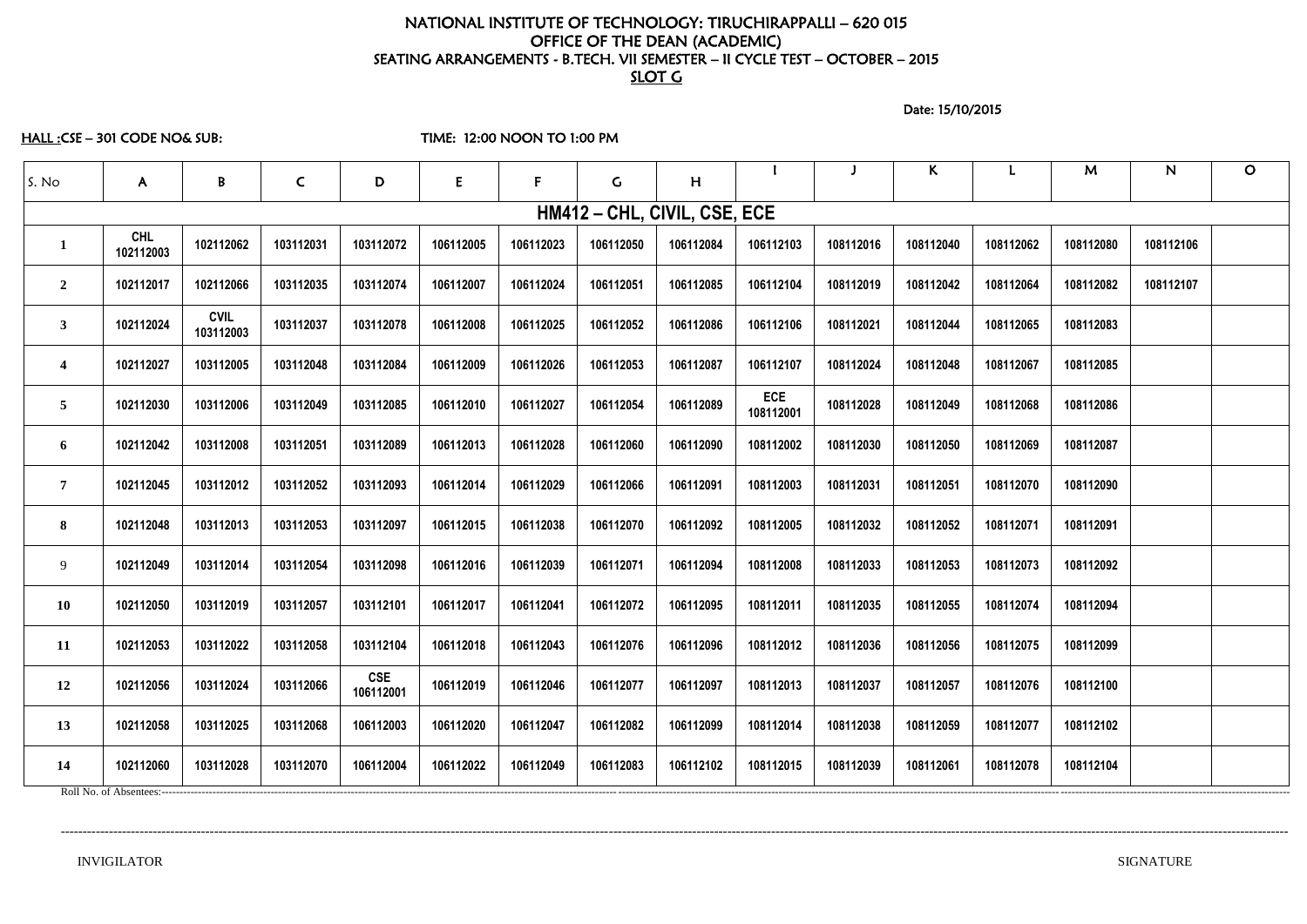# NATIONAL INSTITUTE OF TECHNOLOGY: TIRUCHIRAPPALLI – 620 015 OFFICE OF THE DEAN (ACADEMIC) SEATING ARRANGEMENTS - B.TECH. VII SEMESTER – II CYCLE TEST – OCTOBER – 2015

SLOT G

Date: 15/10/2015

| HALL: CSE - 302CODE NO& SUB: TIME: 12:00 NOON TO 1:00 PM |  |
|----------------------------------------------------------|--|
|----------------------------------------------------------|--|

# **<sup>112112001</sup> <sup>112112040</sup> 114112079 ME471 106112011 110112054 114112055** 42 | 114112082 |106112056 |110112056 | 114112061 **3 110112004 110112026 110112046 110112068 110112089 107112005 107112039 107112071 107112092 111112004 111112042 111112086 112112006 112112043 114112088 107112002 110112072** 114112062 47 | 107112004 | 114112005 | 114112057 60 | | 107112012 | 114112011 | 114112068 **<sup>114112013</sup> <sup>107112024</sup> <sup>114112016</sup> <sup>114112070</sup>** 24 | 107112028 | 114112018 | 114112079 **8 110112012 110112033 110112052 110112077 110112096 107112018 107112052 107112078 107112101 111112018 111112055 111112095 112112017 114112025 107112029 114112020 114112079** 9 **110112014 110112034 110112053 110112078 110112097 107112019 107112053 107112079 107112102 111112019 111112058 111112097 112112019 114112032 107112034 114112027 114112081** 44 | 107112036 | 114112028 | 114112089 48 | | 107112080 | 114112031 | 114112092 64 | 107112081 | 114112043 | 114112100 73 | 107112084 | 114112050

| S. No            | $\mathsf{A}$            | B                                                                                                                                                                                             | $\mathsf{C}$ | D | E                                             |                                   | G                                 | H |                                   |                          | K                     |                       | M                       | N                                                                                                                                                                     | $\mathbf{O}$                               | P                         | Q                              | R      |
|------------------|-------------------------|-----------------------------------------------------------------------------------------------------------------------------------------------------------------------------------------------|--------------|---|-----------------------------------------------|-----------------------------------|-----------------------------------|---|-----------------------------------|--------------------------|-----------------------|-----------------------|-------------------------|-----------------------------------------------------------------------------------------------------------------------------------------------------------------------|--------------------------------------------|---------------------------|--------------------------------|--------|
|                  |                         |                                                                                                                                                                                               |              |   |                                               | HM412 – ICE, EEE, MECH, MME, PRO  |                                   |   |                                   |                          |                       |                       |                         |                                                                                                                                                                       |                                            | <b>ME471</b>              |                                |        |
| $\mathbf 1$      | <b>ICE</b><br>110111083 |                                                                                                                                                                                               |              |   | 110112024   110112044   110112063   110112087 | EEE<br>107112001                  |                                   |   | 107112033   107112064   107112090 | <b>MECH</b><br>111112001 |                       | 111112035   111112083 | <b>MME</b><br>112112001 | 112112040                                                                                                                                                             | 114112079                                  | <b>ME471</b><br>106112011 | 110112054                      | 114112 |
| $\overline{2}$   |                         |                                                                                                                                                                                               |              |   |                                               |                                   |                                   |   |                                   |                          |                       |                       |                         | 110112025   110112025   110112045   110112065   110112088   107112003   107112038   107112065   107112091   111112002   111112038   111112084   112112005   112112042 | 114112082   106112056   110112056   114112 |                           |                                |        |
| 3 <sup>1</sup>   |                         |                                                                                                                                                                                               |              |   |                                               |                                   |                                   |   |                                   |                          |                       |                       |                         | 110112026   110112046   110112068   110112068   10112089   107112005   107112039   107112071   107112092   111112004   111112042   111112086   112112006   112112043  | 114112088   107112002   110112072          |                           |                                | 114112 |
| $\boldsymbol{4}$ |                         | 110112027   110112047   110112047   110112070   110112090   107112007   107112044   107112072   107112095   111112005   111112043   111112087   112112008                                     |              |   |                                               |                                   |                                   |   |                                   |                          |                       |                       |                         | 112112047                                                                                                                                                             |                                            |                           | 107112004   114112005   114112 |        |
| 5                |                         | 110112028   110112048   110112048   110112074   110112092   107112010   107112045   107112073   107112096   111112006   111112046   111112088   112112010   110112046   111112088   112112010 |              |   |                                               |                                   |                                   |   |                                   |                          |                       |                       |                         | 112112060                                                                                                                                                             |                                            |                           | 107112012   114112011          | 114112 |
| 6                |                         | 110112029   110112049   110112075   110112093   107112013   107112048   107112075   107112097   111112007   111112051   111112089   112112014                                                 |              |   |                                               |                                   |                                   |   |                                   |                          |                       |                       |                         | <b>PRO</b><br>114112013                                                                                                                                               |                                            |                           | 107112024   114112016   114112 |        |
| $\overline{7}$   |                         | 110112032   110112032   110112050   110112076   110112095   107112015   107112051   107112077   107112099   111112014   111112054   111112091   112112016   114112024                         |              |   |                                               |                                   |                                   |   |                                   |                          |                       |                       |                         |                                                                                                                                                                       |                                            |                           | 107112028   114112018   114112 |        |
| 8                |                         | 110112033   110112052   110112077   110112096   107112018   107112052   107112078   107112101   11112018   111112055   111112095   112112017                                                  |              |   |                                               |                                   |                                   |   |                                   |                          |                       |                       |                         | 114112025                                                                                                                                                             |                                            |                           | 107112029   114112020          | 114112 |
| 9                |                         | 110112034   110112053   110112078   110112097   107112019   107112053   107112079   107112102   111112019   111112058   111112097   112112019   112112019   1                                 |              |   |                                               |                                   |                                   |   |                                   |                          |                       |                       |                         | 114112032                                                                                                                                                             |                                            |                           | 107112034   114112027          | 114112 |
| <b>10</b>        |                         | 110112035   110112055   110112079   110112099   107112021   107112054   107112082   107112103   111112020   111112060   111112102   112112021                                                 |              |   |                                               |                                   |                                   |   |                                   |                          |                       |                       |                         | 114112044                                                                                                                                                             |                                            |                           | 107112036   114112028          | 114112 |
| <b>11</b>        |                         | 110112019   110112036   110112057   110112080                                                                                                                                                 |              |   |                                               | 107112022   107112055   107112083 |                                   |   |                                   |                          |                       |                       |                         | 111112022   111112069   111112103   112112025   114112048                                                                                                             |                                            |                           | 107112080   114112031   114112 |        |
| 12               |                         | 110112020   110112037   110112058   110112081                                                                                                                                                 |              |   |                                               |                                   | 107112023   107112058   107112086 |   |                                   |                          |                       |                       |                         | 111112023   111112074   111112105   112112028    114112064                                                                                                            |                                            |                           | 107112081   114112043   114112 |        |
| 13               |                         | 110112021   110112038   110112059   110112083                                                                                                                                                 |              |   |                                               |                                   | 107112025   107112059   107112087 |   |                                   |                          |                       |                       |                         | 111112025   111112075   111112107   112112031   114112073                                                                                                             |                                            |                           | 107112084   114112050          |        |
| 14               |                         | 110112022   110112040   110112060   110112085                                                                                                                                                 |              |   |                                               |                                   | 107112027   107112060   107112088 |   |                                   |                          | 111112027   111112078 |                       |                         | 112112034 114112076                                                                                                                                                   |                                            |                           | 107112093   114112051          |        |
| 15               |                         | 110112023   110112042   110112061   110112086                                                                                                                                                 |              |   |                                               |                                   | 107112032   107112062   107112089 |   |                                   |                          | 111112029   111112079 |                       |                         | 112112039   114112077                                                                                                                                                 |                                            |                           | 110112005   114112052          |        |

Roll No. of Absentees:---------------------------

--------------------------------------------------------------------------------------------------------------------------------------------------------------------------------------------------------------------------------------------------------------------------------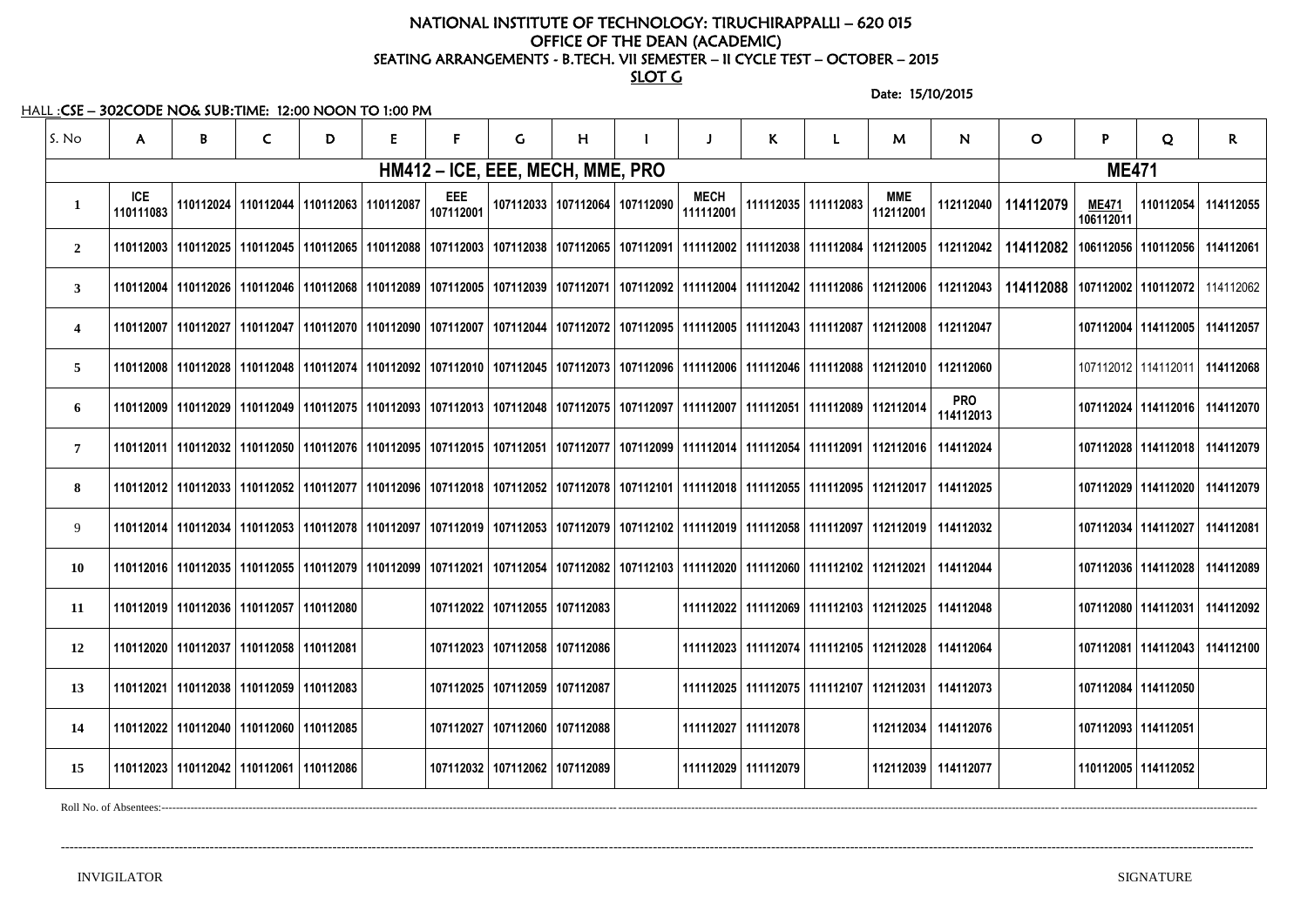# NATIONAL INSTITUTE OF TECHNOLOGY: TIRUCHIRAPPALLI – 620 015 OFFICE OF THE DEAN (ACADEMIC)

SEATING ARRANGEMENTS - B.TECH. VII SEMESTER – II CYCLE TEST – OCTOBER – 2015 SLOT G

Date: 15/10/2015

## HALL :CSE – 201 (PRODUCTION DRAWING HALL) CODE NO& SUB:TIME: 12:00 NOON TO 1:00 PM

| S. No.           | $\mathsf{A}$                            | $\mathsf B$               | $\mathsf{C}$            | D                        | E                              | $\mathsf{F}$            | $\mathsf{G}$ | H                |                         |                           | $\mathsf{K}$ |
|------------------|-----------------------------------------|---------------------------|-------------------------|--------------------------|--------------------------------|-------------------------|--------------|------------------|-------------------------|---------------------------|--------------|
|                  |                                         |                           |                         |                          |                                | <b>HM404</b>            |              |                  |                         |                           |              |
| $\mathbf{1}$     | $\underline{\textsf{CHL}}$<br>102112001 | <b>CIVIL</b><br>103112015 | 103112087               | 108112093                | 111112080                      | 106112065               | 107112037    | ICE<br>110112010 | <b>PRO</b><br>114112002 | <b>ME463</b><br>111112011 | 111112106    |
| $\overline{2}$   | 102112004                               | 103112033                 | 103112092               | 108112101                | 111112090                      | 106112080               | 107112042    | 110112017        | 114112047               | 111112032                 | 112112052    |
| 3 <sup>1</sup>   | 102112025                               | 103112036                 | 103112099               | <b>MME</b><br>112112011  | 111112096                      | 106112093               | 107112046    | 110112041        | 114112053               | 111112044                 |              |
| $\boldsymbol{4}$ | 102112029                               | 103112038                 | <b>ECE</b><br>108112007 | 112112055                | 111112106                      | 106112105               | 107112047    | 110112043        | 114112059               | 111112059                 |              |
| $\overline{5}$   | 102112031                               | 103112040                 | 108112017               | <b>MECH</b><br>111112008 | $\frac{\text{CSE}}{106112002}$ | <b>EEE</b><br>107112008 | 107112066    | 110112051        | 114112071               | 111112062                 |              |
| 6                | 102112032                               | 103112047                 | 108112034               | 111112012                | 106112030                      | 107112009               | 107112067    | 110112082        | 114112074               | 111112070                 |              |
| $\overline{7}$   | 102112038                               | 103112050                 | 108112041               | 111112028                | 106112031                      | 107112011               | 107112070    | 110112098        | 114112078               | 111112076                 |              |
| 8                | 102112039                               | 103112055                 | 108112047               | 111112037                | 106112035                      | 107112017               | 107112094    |                  |                         | 111112082                 |              |
| 9                | 102112052                               | 103112056                 | 108112079               | 111112050                | 106112055                      | 107112020               | 107112104    |                  |                         | 111112092                 |              |
| <b>10</b>        | 102112055                               | 103112077                 | 108112081               | 111112057                | 106112064                      | 107112028               |              |                  |                         | 111112098                 |              |

Roll No. of Absentees:-------------------------------------------------------------------------------------------------------------------------------------------------------------------------------------------------------------------------------------------------------------------------------------------------------------------

---------------------------------------------------------------------------------------------------------------------------------------------------------------------------------------------------------------------------------------------------------------------------------------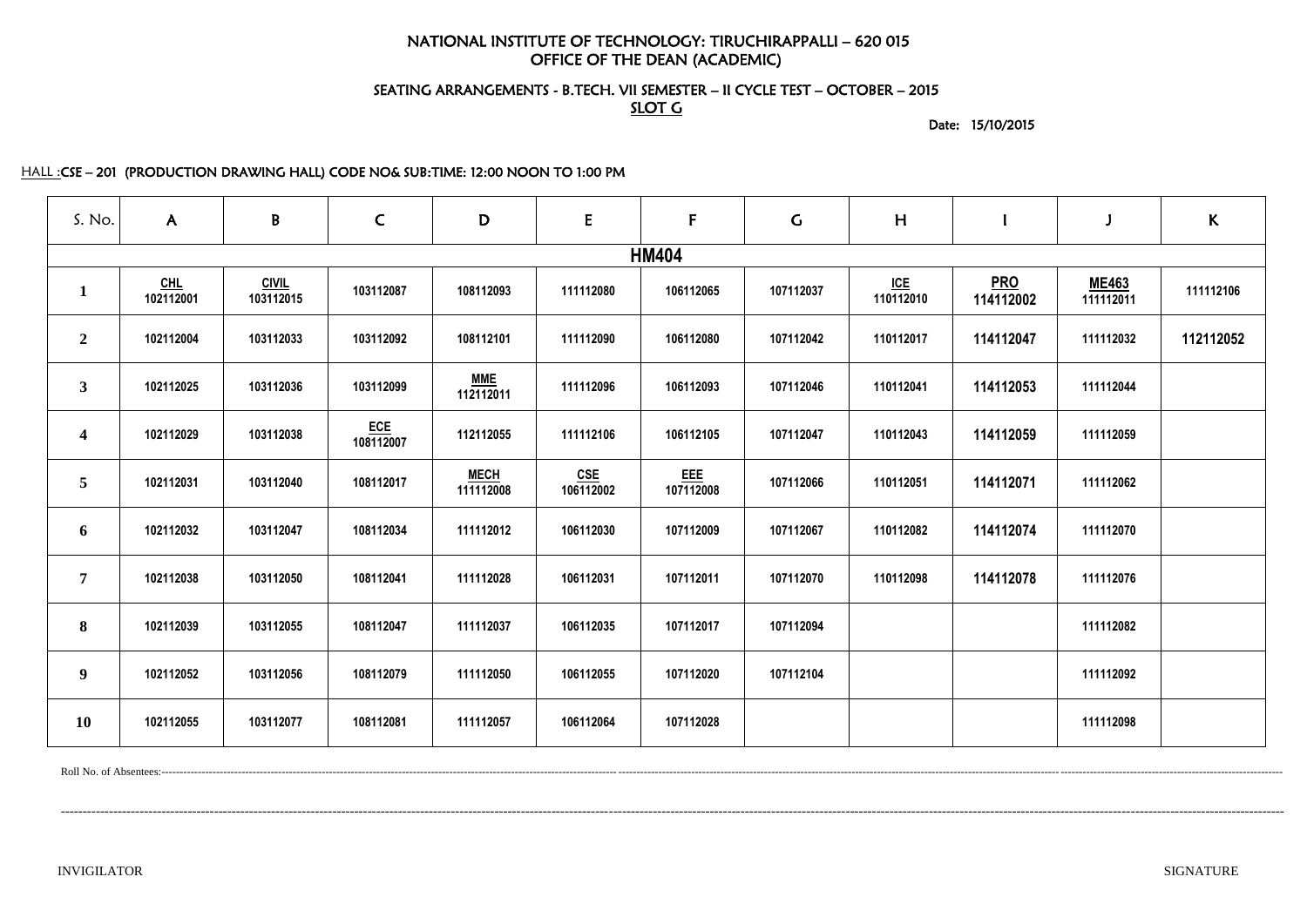# NATIONAL INSTITUTE OF TECHNOLOGY: TIRUCHIRAPPALLI – 620 015 OFFICE OF THE DEAN (ACADEMIC) SEATING ARRANGEMENTS - B.TECH. VII SEMESTER – II CYCLE TEST – OCTOBER – 2015 SLOT<sub>H</sub>

Date: 15/10/2015

HALL :CSE – 301 CODE NO& SUB: TIME: 4:30 PM TO 5:30 PM

| S. No                   | $\mathsf{A}$            | B         | $\mathsf{C}$ | D            | E         | $\mathsf{F}$ | $\mathsf{G}$ | H                |              |           | $\mathsf{K}$              |                         | M            | N         | $\mathbf O$ |
|-------------------------|-------------------------|-----------|--------------|--------------|-----------|--------------|--------------|------------------|--------------|-----------|---------------------------|-------------------------|--------------|-----------|-------------|
|                         |                         |           |              | <b>CS457</b> |           |              |              |                  | <b>EE455</b> |           |                           |                         | <b>PR459</b> |           |             |
| $\mathbf 1$             | <b>CSE</b><br>106112001 | 106112021 | 106112039    | 106112061    | 106112077 | 106112093    | 106112107    | EEE<br>107112001 | 107112041    | 107112078 | <b>V SEM</b><br>107113023 | <b>PRO</b><br>114112001 | 114112039    | 114112075 |             |
| $\overline{2}$          | 106112003               | 106112023 | 106112040    | 106112062    | 106112078 | 106112094    | 103112086    | 107112003        | 107112043    | 107112085 | 107113034                 | 114112006               | 114112040    | 114112083 |             |
| $\mathbf{3}$            | 106112004               | 106112027 | 106112041    | 106112063    | 106112079 | 106112095    | 107112069    | 107112006        | 107112049    | 107112086 | 107113035                 | 114112007               | 114112041    | 114112085 |             |
| $\overline{\mathbf{4}}$ | 106112006               | 106112028 | 106112045    | 106112064    | 106112081 | 106112096    | 112112049    | 107112008        | 107112050    | 107112088 | 107113043                 | 114112008               | 114112042    | 114112086 |             |
| $5\overline{)}$         | 106112009               | 106112029 | 106112046    | 106112066    | 106112082 | 106112097    |              | 107112012        | 107112052    | 107112098 | 107113068                 | 114112010               | 114112045    | 114112087 |             |
| 6                       | 106112010               | 106112030 | 106112047    | 106112067    | 106112083 | 106112098    |              | 107112014        | 107112053    | 107112099 | 107113071                 | 114112017               | 114112046    | 114112090 |             |
| $\overline{7}$          | 106112011               | 106112031 | 106112048    | 106112069    | 106112084 | 106112099    |              | 107112016        | 107112056    | 107112101 | 107113092                 | 114112022               | 114112049    | 114112091 |             |
| 8                       | 106112012               | 106112032 | 106112052    | 106112070    | 106112085 | 106112100    |              | 107112025        | 107112057    | 107112105 |                           | 114112023               | 114112054    | 114112094 |             |
| 9                       | 106112013               | 106112033 | 106112053    | 106112071    | 106112086 | 1061120101   |              | 107112027        | 107112061    |           |                           | 114112026               | 114112058    | 114112095 |             |
| <b>10</b>               | 106112014               | 106112034 | 106112055    | 106112072    | 106112087 | 106112102    |              | 107112029        | 107112068    |           |                           | 114112030               | 114112063    |           |             |
| 11                      | 106112016               | 106112035 | 106112056    | 106112073    | 106112089 | 106112103    |              | 107112030        | 107112074    |           |                           | 114112033               | 114112065    |           |             |
| 12                      | 106112017               | 106112036 | 106112057    | 106112074    | 106112090 | 106112104    |              | 107112031        | 107112075    |           |                           | 114112034               | 114112066    |           |             |
| 13                      | 106112018               | 106112037 | 106112059    | 106112075    | 106112091 | 106112105    |              | 107112035        | 107112076    |           |                           | 114112035               | 114112067    |           |             |
| 14                      | 106112020               | 106112038 | 106112060    | 106112076    | 106112092 | 106112106    |              | 107112040        | 107112077    |           |                           | 114112038               | 114112072    |           |             |
|                         |                         |           |              |              |           |              |              |                  |              |           |                           |                         |              |           |             |

----------------------------------------------------------------------------------------------------------------------------------------------------------------------------------------------------------------------------------------------------------------------------------------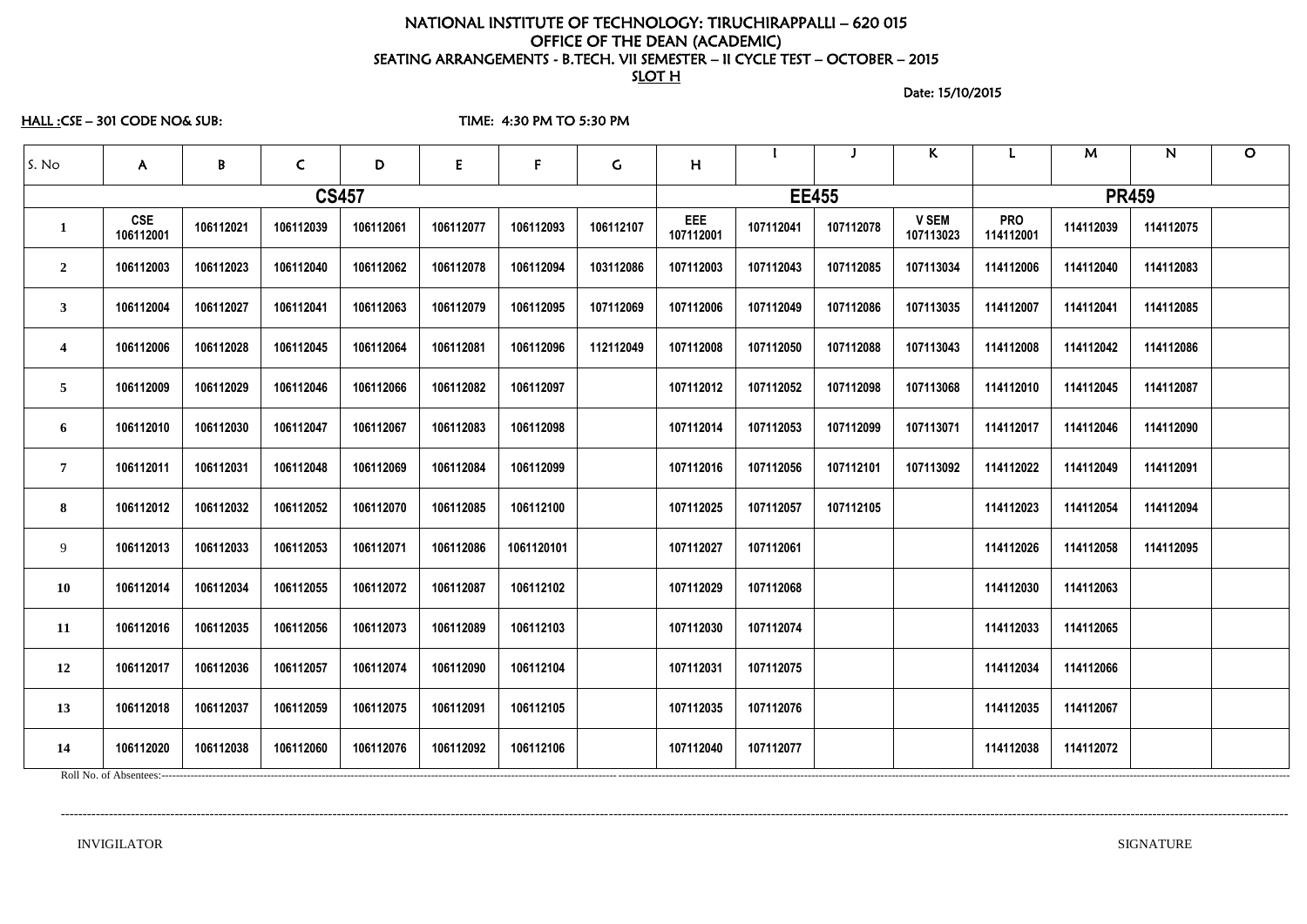# NATIONAL INSTITUTE OF TECHNOLOGY: TIRUCHIRAPPALLI – 620 015 OFFICE OF THE DEAN (ACADEMIC) SEATING ARRANGEMENTS - B.TECH. VII SEMESTER – II CYCLE TEST – OCTOBER – 2015

SLOT H

Date: 15/10/2015

|                         |                         | HALL: CSE - 302CODE NO& SUB: TIME: 4:30 PM TO 5:30 PM |              |   |                    |             |   |   |   |    |   |   |              |   |   |                       |              |
|-------------------------|-------------------------|-------------------------------------------------------|--------------|---|--------------------|-------------|---|---|---|----|---|---|--------------|---|---|-----------------------|--------------|
| S. No                   | $\mathsf{A}$            | $\mathsf{B}$                                          | $\mathsf{C}$ | D | E <br>$\mathsf{F}$ | $\mathsf C$ | H | J | K | L. | M | N | $\mathsf{O}$ | P | Q |                       | $\mathsf{R}$ |
|                         | <b>MT345</b>            |                                                       |              |   |                    |             |   |   |   |    |   |   |              |   |   |                       |              |
| $\mathbf{1}$            | <b>MME</b><br>112112002 | 112112028                                             | 112112050    |   |                    |             |   |   |   |    |   |   |              |   |   |                       |              |
| $\overline{2}$          | 112112003               | 112112029                                             | 112112051    |   |                    |             |   |   |   |    |   |   |              |   |   |                       |              |
| $\mathbf{3}$            | 112112004               | 112112030                                             | 112112052    |   |                    |             |   |   |   |    |   |   |              |   |   |                       |              |
| $\overline{\mathbf{4}}$ | 112112007               | 112112032                                             | 112112053    |   |                    |             |   |   |   |    |   |   |              |   |   |                       |              |
| $\overline{5}$          | 112112009               | 112112034                                             | 112112055    |   |                    |             |   |   |   |    |   |   |              |   |   |                       |              |
| 6                       | 112112011               | 112112035                                             | 112112056    |   |                    |             |   |   |   |    |   |   |              |   |   |                       |              |
| $\overline{7}$          | 112112012               | 112112036                                             | 112112057    |   |                    |             |   |   |   |    |   |   |              |   |   |                       |              |
| 8                       | 112112013               | 112112037                                             | 112112058    |   |                    |             |   |   |   |    |   |   |              |   |   |                       |              |
| 9                       | 112112015               | 112112038                                             | 112112059    |   |                    |             |   |   |   |    |   |   |              |   |   |                       |              |
| <b>10</b>               | 112112018               | 112112039                                             |              |   |                    |             |   |   |   |    |   |   |              |   |   |                       |              |
| 11                      | 112112020               | 112112041                                             |              |   |                    |             |   |   |   |    |   |   |              |   |   |                       |              |
| <b>12</b>               | 112112022               | 112112044                                             |              |   |                    |             |   |   |   |    |   |   |              |   |   |                       |              |
| 13                      | 112112024               | 112112045                                             |              |   |                    |             |   |   |   |    |   |   |              |   |   |                       |              |
| 14                      | 112112026               | 112112046                                             |              |   |                    |             |   |   |   |    |   |   |              |   |   |                       |              |
| 15                      | 112112027               | 112112048                                             |              |   |                    |             |   |   |   |    |   |   |              |   |   | 110112005   114112052 |              |

Roll No. of Absentees:------------------------------------------------------------------------------------------------------------------------------------------------------------------------------------------------------------------------------------------------------------------------------------------------------------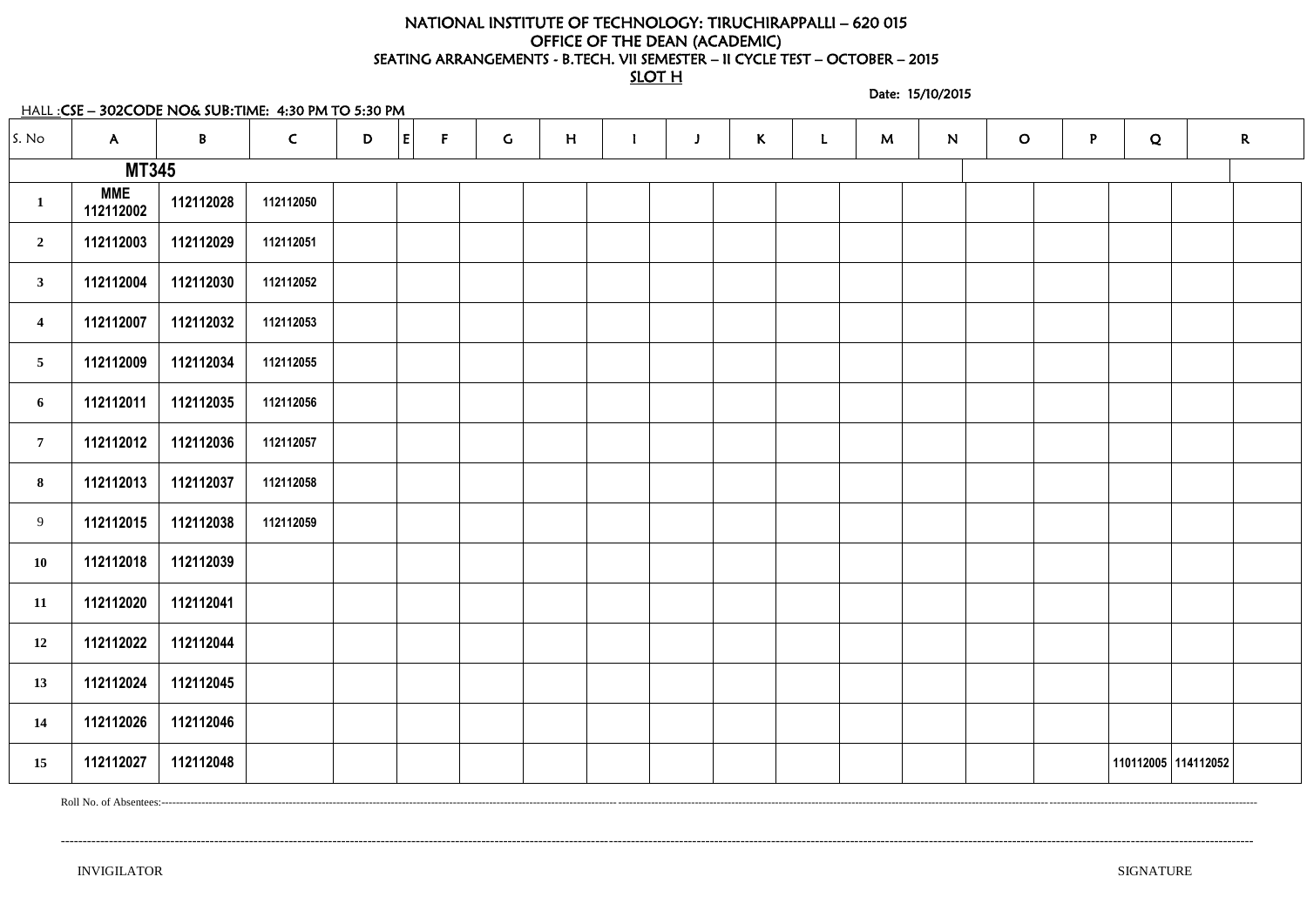# NATIONAL INSTITUTE OF TECHNOLOGY: TIRUCHIRAPPALLI – 620 015 OFFICE OF THE DEAN (ACADEMIC) SEATING ARRANGEMENTS - B.TECH. VII SEMESTER – II CYCLE TEST – OCTOBER – 2015 SLOT I

Date: 16/10/2015

HALL :CSE – 301 CODE NO& SUB: TIME: 12:00 NOON TO 1:00 PM

| S. No                   | $\mathsf{A}$     | B         | $\mathsf{C}$ | D         | E         | F            | $\mathsf C$               | H         |           |           | $\mathsf{K}$ | L                       | M         | N            | $\mathbf O$ |
|-------------------------|------------------|-----------|--------------|-----------|-----------|--------------|---------------------------|-----------|-----------|-----------|--------------|-------------------------|-----------|--------------|-------------|
|                         |                  |           |              |           |           | <b>EE008</b> |                           |           |           |           |              |                         |           | <b>PR453</b> |             |
| $\mathbf{1}$            | EEE<br>107112002 | 107112020 | 107112039    | 107112056 | 107112076 | 107112098    | <b>V SEM</b><br>107113006 | 107113031 | 107113069 | 107113102 |              | <b>PRO</b><br>114112009 | 114112080 |              |             |
| $\overline{2}$          | 107112004        | 107112021 | 107112040    | 107112057 | 107112079 | 107112100    | 107113007                 | 107113033 | 107113073 | 107113104 |              | 114112012               | 114112093 |              |             |
| $\mathbf{3}$            | 107112005        | 107112022 | 107112041    | 107112059 | 107112080 | 107112102    | 107113008                 | 107113037 | 107113075 |           |              | 114112014               | 114112096 |              |             |
| $\overline{\mathbf{4}}$ | 107112006        | 107112023 | 107112042    | 107112061 | 107112082 | 107112103    | 107113010                 | 107113038 | 107113078 |           |              | 114112016               | 114112097 |              |             |
| $5\overline{)}$         | 107112007        | 107112024 | 107112043    | 107112064 | 107112083 | 107112104    | 107113011                 | 107113044 | 107113080 |           |              | 114112019               | 114112098 |              |             |
| 6                       | 107112009        | 107112030 | 107112044    | 107112065 | 107112084 | 107112105    | 107113012                 | 107113045 | 107113082 |           |              | 114112020               |           |              |             |
| $7\phantom{.}$          | 107112010        | 107112031 | 107112046    | 107112066 | 107112085 |              | 107113015                 | 107113049 | 107113088 |           |              | 114112021               |           |              |             |
| 8                       | 107112011        | 107112032 | 107112047    | 107112067 | 107112089 |              | 107113021                 | 107113053 | 107113089 |           |              | 114112029               |           |              |             |
| 9                       | 107112013        | 107112033 | 107112048    | 107112068 | 107112090 |              | 107113022                 | 107113054 | 107113093 |           |              | 114112037               |           |              |             |
| <b>10</b>               | 107112014        | 107112034 | 107112049    | 107112070 | 107112091 |              | 107113024                 | 107113055 | 107113094 |           |              | 114112060               |           |              |             |
| 11                      | 107112015        | 107112035 | 107112050    | 107112071 | 107112092 |              | 107113025                 | 107113056 | 107113095 |           |              | 114112061               |           |              |             |
| 12                      | 107112016        | 107112036 | 107112051    | 107112072 | 107112093 |              | 107113027                 | 107113057 | 107113096 |           |              | 114112064               |           |              |             |
| 13                      | 107112018        | 107112037 | 107112054    | 107112073 | 107112095 |              | 107113028                 | 107113063 | 107113099 |           |              | 114112069               |           |              |             |
| 14                      | 107112019        | 107112038 | 107112055    | 107112074 | 107112096 |              | 107113029                 | 107113067 | 107113101 |           |              | 114112070               |           |              |             |
|                         |                  |           |              |           |           |              |                           |           |           |           |              |                         |           |              |             |

----------------------------------------------------------------------------------------------------------------------------------------------------------------------------------------------------------------------------------------------------------------------------------------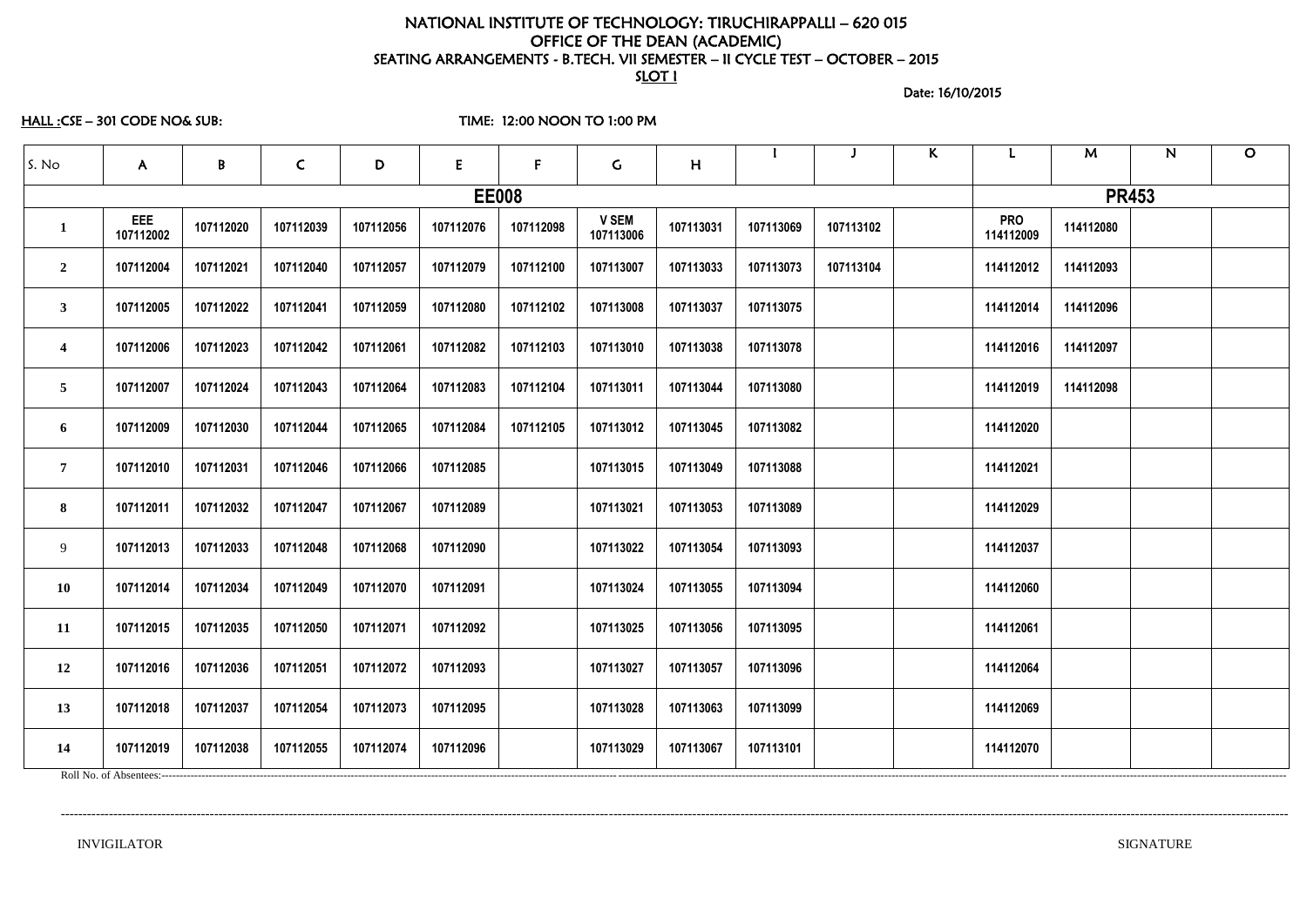# NATIONAL INSTITUTE OF TECHNOLOGY: TIRUCHIRAPPALLI – 620 015 OFFICE OF THE DEAN (ACADEMIC)

# SEATING ARRANGEMENTS - B.TECH. VII SEMESTER – II CYCLE TEST – OCTOBER – 2015 COMPREHENSIVE VIVA VOCE

Date: 16/10/2015

# HALL :CSE – 201 (PRODUCTION DRAWING HALL) CODE NO& SUB:TIME: 4:30 PM TO 5:30 PM

| S. No.                  | $\mathsf{A}$              | B         | $\mathsf{C}$ | D         | E         | $\mathsf{F}$ | $\mathsf C$ | H         |           |           | K |
|-------------------------|---------------------------|-----------|--------------|-----------|-----------|--------------|-------------|-----------|-----------|-----------|---|
|                         |                           |           |              |           |           | <b>PRO</b>   |             |           |           |           |   |
| $\mathbf{1}$            | <b>PR447</b><br>114112001 | 114112012 | 114112022    | 114112032 | 114112042 | 114112052    | 114112062   | 114112072 | 114112082 | 114112092 |   |
| $\boldsymbol{2}$        | 114112002                 | 114112013 | 114112023    | 114112033 | 114112043 | 114112053    | 114112063   | 114112073 | 114112083 | 114112093 |   |
| $3^{\circ}$             | 114112003                 | 114112014 | 114112024    | 114112034 | 114112044 | 114112054    | 114112064   | 114112074 | 114112084 | 114112094 |   |
| $\overline{\mathbf{4}}$ | 114112005                 | 114112015 | 114112025    | 114112035 | 114112045 | 114112055    | 114112065   | 114112075 | 114112085 | 114112095 |   |
| $5\overline{)}$         | 114112006                 | 114112016 | 114112026    | 114112036 | 114112046 | 114112056    | 114112066   | 114112076 | 114112086 | 114112096 |   |
| 6                       | 114112007                 | 114112017 | 114112027    | 114112037 | 114112047 | 114112057    | 114112067   | 114112077 | 114112087 | 114112097 |   |
| $\overline{7}$          | 114112008                 | 114112018 | 114112028    | 114112038 | 114112048 | 114112058    | 114112068   | 114112078 | 114112088 | 114112098 |   |
| 8                       | 114112009                 | 114112019 | 114112029    | 114112039 | 114112049 | 114112059    | 114112069   | 114112079 | 114112089 | 114112099 |   |
| 9                       | 114112010                 | 114112020 | 114112030    | 114112040 | 114112050 | 114112060    | 114112070   | 114112080 | 114112090 | 114112100 |   |
| <b>10</b>               | 114112011                 | 114112021 | 114112031    | 114112041 | 114112051 | 114112061    | 114112071   | 114112081 | 114112091 |           |   |

Roll No. of Absentees:-------------------------------------------------------------------------------------------------------------------------------------------------------------------------------------------------------------------------------------------------------------------------------------------------------------------

---------------------------------------------------------------------------------------------------------------------------------------------------------------------------------------------------------------------------------------------------------------------------------------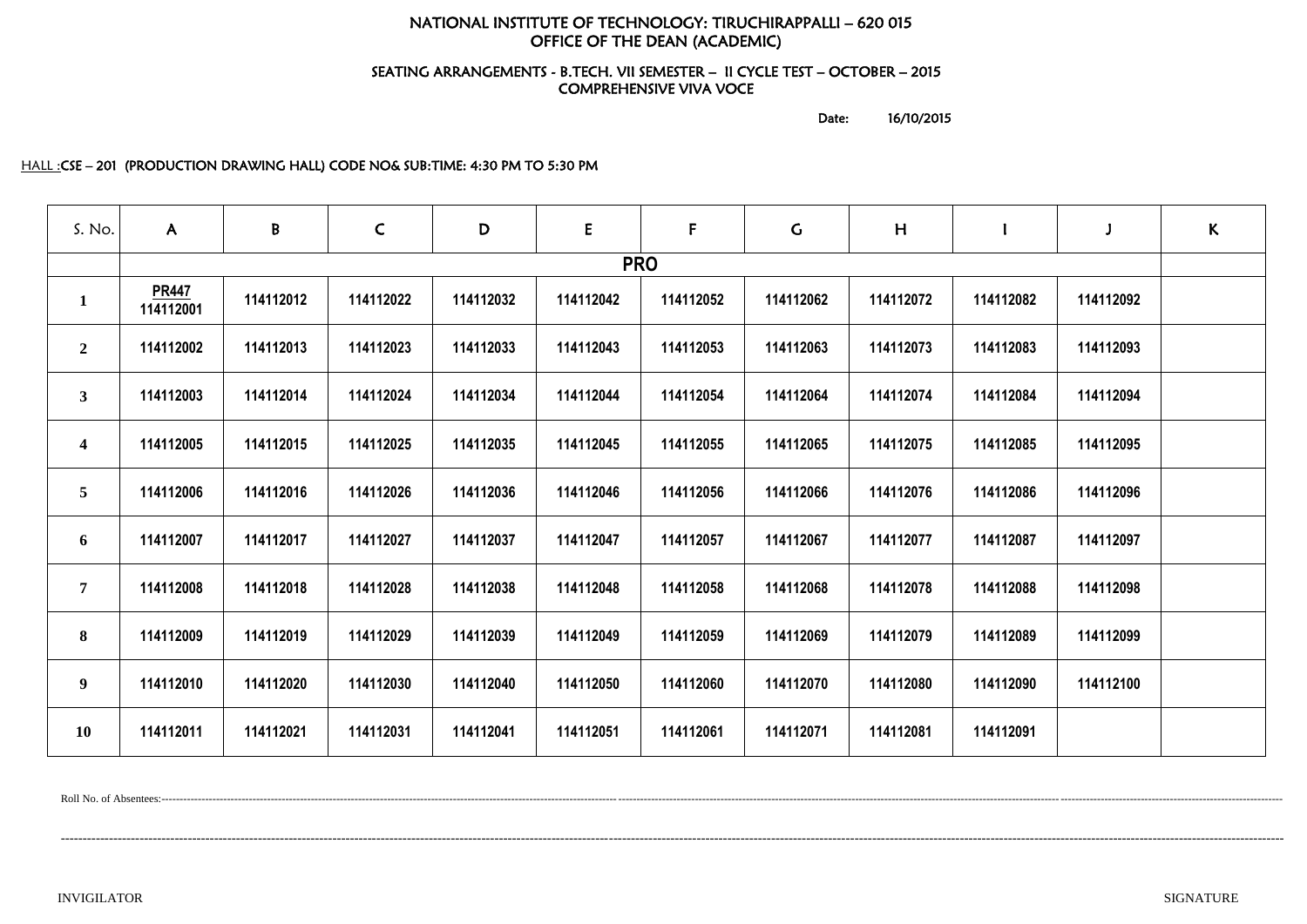# NATIONAL INSTITUTE OF TECHNOLOGY: TIRUCHIRAPPALLI – 620 015 OFFICE OF THE DEAN (ACADEMIC) SEATING ARRANGEMENTS - B.TECH. VII SEMESTER – II CYCLE TEST – OCTOBER – 2015 COMPREHENSIVE VIVA VOCE

Date: 16/10/2015

HALL :CSE – 301 CODE NO& SUB: TIME: 4:30 PM TO 5:30 PM

| S. No                   | $\mathsf{A}$              | B         | $\mathsf{C}$ | D         | ${\sf E}$    | F         | $\mathsf C$ | H         |  | $\kappa$           | L         | M         | $\mathbb{N}$ | $\mathbf O$ |
|-------------------------|---------------------------|-----------|--------------|-----------|--------------|-----------|-------------|-----------|--|--------------------|-----------|-----------|--------------|-------------|
|                         |                           |           |              |           | <b>CIVIL</b> |           |             |           |  | <b>CHL</b>         |           |           |              |             |
| $\mathbf 1$             | <b>CE447</b><br>103112001 | 103112016 | 103112030    | 103112045 | 103112059    | 103112073 | 103112087   | 103112102 |  | CL409<br>102112001 | 102112016 | 102112030 | 102112044    | 102112059   |
| $\overline{2}$          | 103112002                 | 103112017 | 103112031    | 103112046 | 103112060    | 103112074 | 103112088   | 103112103 |  | 102112002          | 102112017 | 102112031 | 102112045    | 102112060   |
| $\mathbf{3}$            | 103112003                 | 103112018 | 103112033    | 103112047 | 103112061    | 103112075 | 103112089   | 103112104 |  | 102112003          | 102112018 | 102112032 | 102112046    | 102112061   |
| $\overline{\mathbf{4}}$ | 103112005                 | 103112019 | 103112034    | 103112048 | 103112062    | 103112076 | 103112090   | 103112105 |  | 102112004          | 102112019 | 102112033 | 102112047    | 102112062   |
| $\overline{5}$          | 103112006                 | 103112020 | 103112035    | 103112049 | 103112063    | 103112077 | 103112092   | 103112106 |  | 102112005          | 102112020 | 102112034 | 102112048    | 102112063   |
| 6                       | 103112007                 | 103112021 | 103112036    | 103112050 | 103112064    | 103112078 | 103112093   |           |  | 102112006          | 102112021 | 102112035 | 102112049    | 102112064   |
| $\overline{7}$          | 103112008                 | 103112022 | 103112037    | 103112051 | 103112065    | 103112079 | 103112094   |           |  | 102112007          | 102112022 | 102112036 | 102112050    | 102112065   |
| 8                       | 103112009                 | 103112023 | 103112038    | 103112052 | 103112066    | 103112080 | 103112095   |           |  | 102112008          | 102112023 | 102112037 | 102112051    | 102112066   |
| 9                       | 103112010                 | 103112024 | 103112039    | 103112053 | 103112067    | 103112081 | 103112096   |           |  | 102112010          | 102112024 | 102112038 | 102112052    | 102112067   |
| 10                      | 103112011                 | 103112025 | 103112040    | 103112054 | 103112068    | 103112082 | 103112097   |           |  | 102112011          | 102112025 | 102112039 | 102112053    | 102112068   |
| 11                      | 103112012                 | 103112026 | 103112041    | 103112055 | 103112069    | 103112083 | 103112098   |           |  | 102112012          | 102112026 | 102112040 | 102112055    | 102112069   |
| 12                      | 103112013                 | 103112027 | 103112042    | 103112056 | 103112070    | 103112084 | 103112099   |           |  | 102112013          | 102112027 | 102112041 | 102112056    | 102112070   |
| 13                      | 103112014                 | 103112028 | 103112043    | 103112057 | 103112071    | 103112085 | 103112100   |           |  | 102112014          | 102112028 | 102112042 | 102112057    |             |
| 14                      | 103112015                 | 103112029 | 103112044    | 103112058 | 103112072    | 103112086 | 103112101   |           |  | 102112015          | 102112029 | 102112043 | 102112058    |             |
|                         |                           |           |              |           |              |           |             |           |  |                    |           |           |              |             |

----------------------------------------------------------------------------------------------------------------------------------------------------------------------------------------------------------------------------------------------------------------------------------------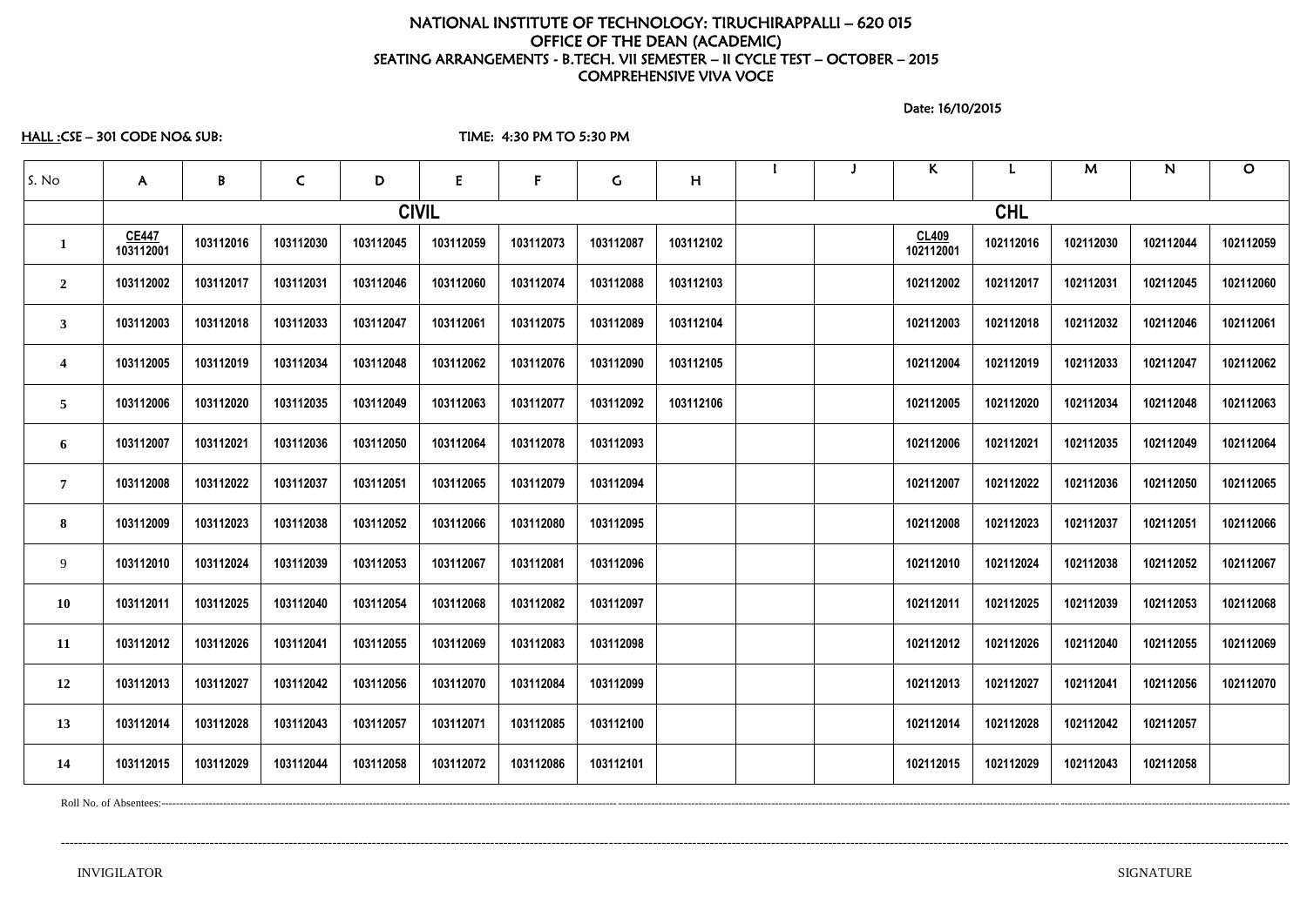# NATIONAL INSTITUTE OF TECHNOLOGY: TIRUCHIRAPPALLI – 620 015 OFFICE OF THE DEAN (ACADEMIC) SEATING ARRANGEMENTS - B.TECH. VII SEMESTER – II CYCLE TEST – OCTOBER – 2015 COMPREHENSIVE VIVA VOCE

Date: 16/10/2015

# **<sup>112112001</sup> <sup>112112015</sup> <sup>112112029</sup> <sup>112112043</sup> <sup>112112057</sup>**

| $\mathsf{A}$       | B         | $\mathsf{C}$                  | D         | E          | $\mathsf{F}$ | $\mathsf C$ | H         |                          | $\kappa$                  |           | M         | N         | $\mathbf{O}$ |
|--------------------|-----------|-------------------------------|-----------|------------|--------------|-------------|-----------|--------------------------|---------------------------|-----------|-----------|-----------|--------------|
|                    |           |                               |           | <b>MME</b> |              |             |           |                          |                           |           |           |           |              |
| EC447<br>108112001 | 108112016 | 108112030                     | 108112045 | 108112060  | 108112074    | 108112088   | 108112102 |                          | <b>MT447</b><br>112112001 | 112112015 | 112112029 | 112112043 | 112112057    |
| 108112002          | 108112017 | 108112031                     | 108112047 | 108112061  | 108112075    | 108112089   | 108112103 |                          | 112112002                 | 112112016 | 112112030 | 112112044 | 112112058    |
| 108112003          | 108112018 | 108112032                     | 108112048 | 108112062  | 108112076    | 108112090   | 108112104 |                          | 112112003                 | 112112017 | 112112031 | 112112045 | 112112059    |
| 108112004          | 108112019 | 108112033                     | 108112049 | 108112063  | 108112077    | 108112091   | 108112105 |                          | 112112004                 | 112112018 | 112112032 | 112112046 | 112112060    |
| 108112005          | 108112020 | 108112034                     | 108112050 | 108112064  | 108112078    | 108112092   | 108112106 |                          | 112112005                 | 112112019 | 112112033 | 112112047 |              |
| 108112006          | 108112021 | 108112035                     | 108112051 | 108112065  | 108112079    | 108112093   | 108112107 |                          | 112112006                 | 112112020 | 112112034 | 112112048 |              |
| 108112007          | 108112022 | 108112036                     | 108112052 | 108112066  | 108112080    | 108112094   |           |                          | 112112007                 | 112112021 | 112112035 | 112112049 |              |
| 108112008          | 108112023 | 108112037                     | 108112053 | 108112067  | 108112081    | 108112095   |           |                          | 112112008                 | 112112022 | 112112036 | 112112050 |              |
| 108112010          | 108112024 | 108112038                     | 108112054 | 108112068  | 108112082    | 108112096   |           |                          | 112112009                 | 112112023 | 112112037 | 112112051 |              |
| 108112011          | 108112025 | 108112039                     | 108112055 | 108112069  | 108112083    | 108112097   |           |                          | 112112010                 | 112112024 | 112112038 | 112112052 |              |
| 108112012          | 108112026 | 108112040                     | 108112056 | 108112070  | 108112084    | 108112098   |           |                          | 112112011                 | 112112025 | 112112039 | 112112053 |              |
| 108112013          | 108112027 | 108112041                     | 108112057 | 108112071  | 108112085    | 108112099   |           |                          | 112112012                 | 112112026 | 112112040 | 112112054 |              |
| 108112014          | 108112028 | 108112042                     | 108112058 | 108112072  | 108112086    | 108112100   |           |                          | 112112013                 | 112112027 | 112112041 | 112112055 |              |
| 108112015          | 108112029 | 108112044                     | 108112059 | 108112073  | 108112087    | 108112101   |           |                          | 112112014                 | 112112028 | 112112042 | 112112056 |              |
|                    |           | HALL :CSE – 301 CODE NO& SUB: |           |            | <b>ECE</b>   |             |           | TIME: 4:30 PM TO 5:30 PM |                           |           |           |           |              |

Roll No. of Absentees:--------------------------------------------------------------------------------------------------------------------------------------------------------------------------------------------------------------------------------------------------------------------------------------------------------------------

--------------------------------------------------------------------------------------------------------------------------------------------------------------------------------------------------------------------------------------------------------------------------------------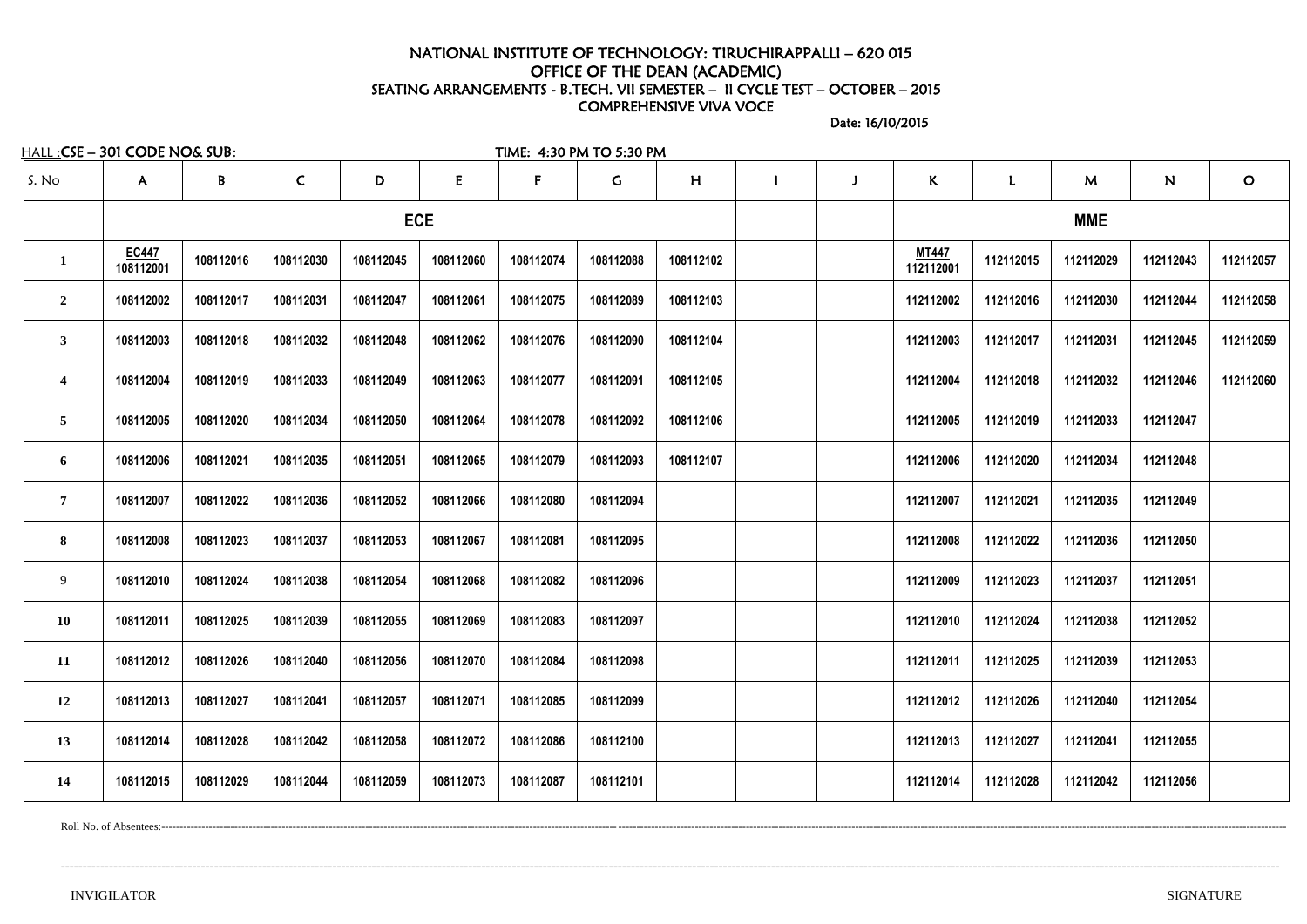# NATIONAL INSTITUTE OF TECHNOLOGY: TIRUCHIRAPPALLI – 620 015

# OFFICE OF THE DEAN (ACADEMIC) SEATING ARRANGEMENTS - B.TECH. VII SEMESTER – II CYCLE TEST – OCTOBER – 2015 COMPREHENSIVE VIVA VOCE

Date: 16/10/2015

TIME: 4:30 PM TO 5:30 PM

HALL :CSE – 302 CODE NO& SUB:

| S. No                   | $\mathsf{A}$              | B                                                                                 | $\mathsf{C}$ | D | E | F.                                                                    | G. | H |                           | K |                                                                                   | $\mathsf{M}$ | N. | $\mathbf{O}$          | P | Q | $\mathsf{R}$ |  |
|-------------------------|---------------------------|-----------------------------------------------------------------------------------|--------------|---|---|-----------------------------------------------------------------------|----|---|---------------------------|---|-----------------------------------------------------------------------------------|--------------|----|-----------------------|---|---|--------------|--|
|                         | <b>MECH</b>               |                                                                                   |              |   |   |                                                                       |    |   | <b>CSE</b>                |   |                                                                                   |              |    |                       |   |   |              |  |
| $\mathbf 1$             | <b>ME411</b><br>111112001 |                                                                                   |              |   |   | 111112016   111112032   111112047   111112063   111112079   111112094 |    |   | <b>CS449</b><br>106112001 |   | 106112016   106112031   106112046   106112062   106112077   106112092   106112107 |              |    |                       |   |   |              |  |
| $\overline{2}$          |                           | 111112002   111112018   111112033   111112048   111112064   111112080   111112095 |              |   |   |                                                                       |    |   |                           |   | 106112002   106112017   106112032   106112047   106112063   106112078   106112093 |              |    |                       |   |   |              |  |
| $\mathbf{3}$            |                           | 111112003   111112019   111112034   111112049   111112065   111112081   111112096 |              |   |   |                                                                       |    |   |                           |   | 106112003   106112018   106112033   106112048   106112064   106112079   106112094 |              |    |                       |   |   |              |  |
| $\overline{\mathbf{4}}$ |                           | 111112004   111112020   111112035   111112050   111112066   111112082   111112097 |              |   |   |                                                                       |    |   |                           |   | 106112004   106112019   106112034   106112049   106112065   106112080   106112095 |              |    |                       |   |   |              |  |
| 5                       |                           | 111112005   111112021   111112036   111112051   111112067   111112083   111112098 |              |   |   |                                                                       |    |   |                           |   | 106112005   106112020   106112035   106112050   106112066   106112081   106112096 |              |    |                       |   |   |              |  |
| 6                       |                           | 111112006   111112022   111112037   111112052   111112068   111112084   111112099 |              |   |   |                                                                       |    |   |                           |   | 106112006   106112021   106112036   106112051   106112067                         |              |    | 106112082   106112097 |   |   |              |  |
| $\overline{7}$          |                           | 111112007   111112023   111112038   111112053   111112069   111112085   111112100 |              |   |   |                                                                       |    |   |                           |   | 106112007   106112022   106112037   106112052   106112068   106112083   106112098 |              |    |                       |   |   |              |  |
| 8                       |                           | 111112008   111112024   111112039   111112054   111112070   111112086   111112101 |              |   |   |                                                                       |    |   |                           |   | 106112008   106112023   106112038   106112053   106112069   106112084   106112099 |              |    |                       |   |   |              |  |
| 9                       |                           | 111112009   111112025   111112040   111112055   111112071   111112087   111112102 |              |   |   |                                                                       |    |   |                           |   | 106112009   106112024   106112039   106112054   106112070   106112085   106112100 |              |    |                       |   |   |              |  |
| 10                      |                           | 111112010   111112026   111112041   111112057   111112072   111112088   111112103 |              |   |   |                                                                       |    |   |                           |   | 106112010   106112025   106112040   106112055   106112071   106112086   106112101 |              |    |                       |   |   |              |  |
| 11                      |                           | 111112011   111112027   111112042   111112058   111112074   111112089   111112104 |              |   |   |                                                                       |    |   |                           |   | 106112011   106112026   106112041   106112056   106112072   106112087   106112102 |              |    |                       |   |   |              |  |
| 12                      |                           | 111112012   111112028   111112043   111112059   111112075   111112090   111112105 |              |   |   |                                                                       |    |   |                           |   | 106112012   106112027   106112042   106112057   106112073   106112088   106112103 |              |    |                       |   |   |              |  |
| 13                      |                           | 111112013   111112029   111112044   111112060   111112076   111112091   111112106 |              |   |   |                                                                       |    |   |                           |   | 106112013   106112028   106112043   106112059   106112074   106112089   106112104 |              |    |                       |   |   |              |  |
| 14                      |                           | 111112014   111112030   111112045   111112061   111112077   111112092   111112107 |              |   |   |                                                                       |    |   |                           |   | 106112014   106112029   106112044   106112060   106112075   106112090   106112105 |              |    |                       |   |   |              |  |
| 15                      |                           | 111112015   111112031   111112046   111112062   111112078   111112093   111112108 |              |   |   |                                                                       |    |   |                           |   | 106112015   106112030   106112045   106112061   106112076   106112091   106112106 |              |    |                       |   |   |              |  |

Roll No. of Absentees:-------------------------------------------------------------------------------------------------------------------------------------------------------------------------------------------------------------------------------------------------------------------------------------------------------------

---------------------------------------------------------------------------------------------------------------------------------------------------------------------------------------------------------------------------------------------------------------------------------